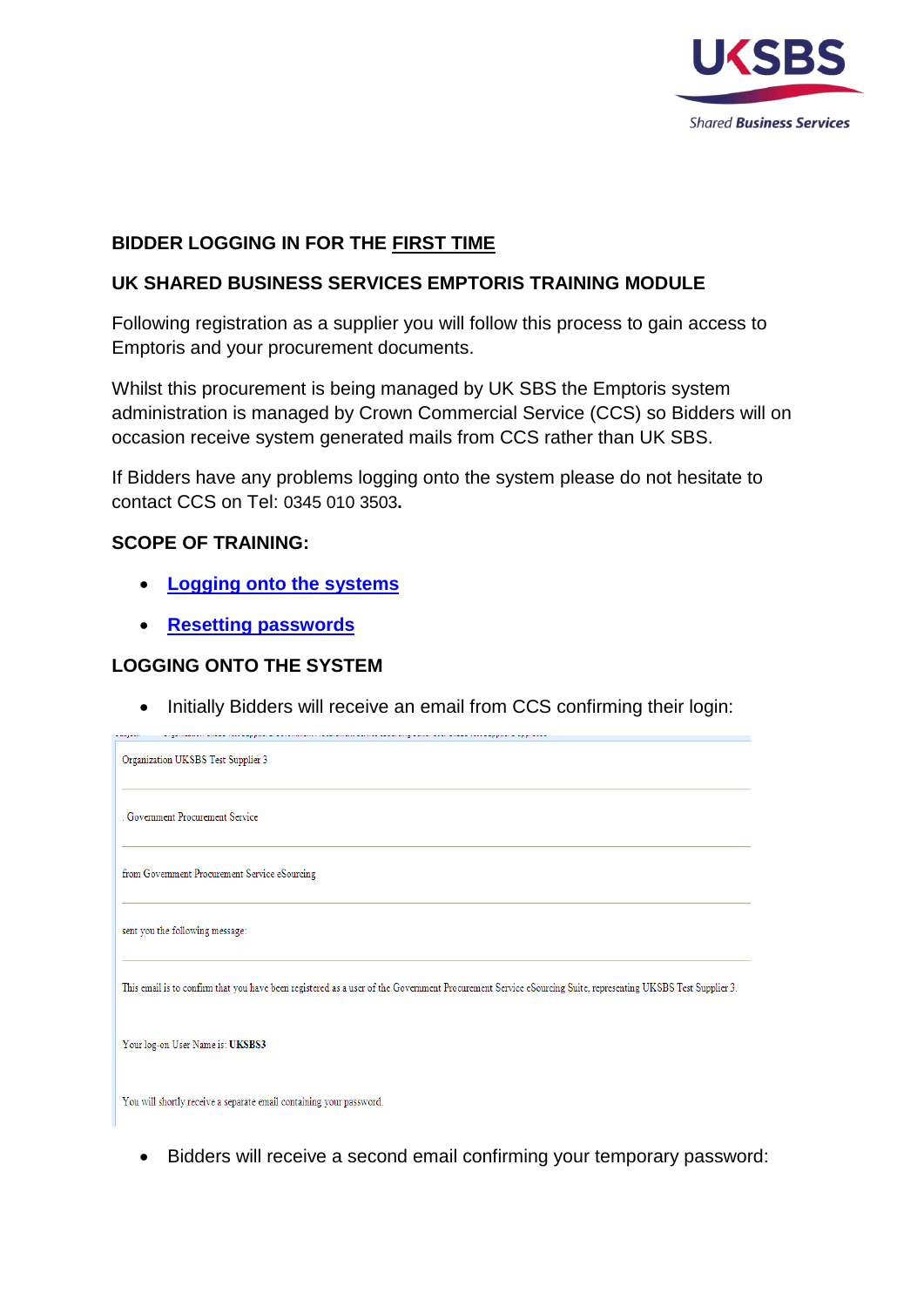| Organization UKSBS Test Supplier 3                                                                                       |
|--------------------------------------------------------------------------------------------------------------------------|
| . Government Procurement Service                                                                                         |
| from Government Procurement Service eSourcing                                                                            |
| sent you the following message:                                                                                          |
| Your password for Government Procurement Service's eSourcing Suite was reset to: OOo3@oHs                                |
| When you log on you will be asked to reset this password to one of your choice. Please note that your new password must: |
| - be at least 8 characters long.                                                                                         |
| - contain at least one capital letter                                                                                    |
|                                                                                                                          |
| - contain at least one number                                                                                            |

• Bidders will now need to log in to create a permanent password.

The URL is<https://gpsesourcing.cabinetoffice.gov.uk/sso/jsp/login.jsp>

| eSourcing                           | 合<br>同<br>$\frac{1}{2}$<br>$\star$<br>$\Box$<br>Page<br>$\mathcal{A}$ |
|-------------------------------------|-----------------------------------------------------------------------|
| Crown<br>Commercial<br>Service      |                                                                       |
| <b>Register Here</b>                | <b>Useful Links</b>                                                   |
|                                     | Register for CCS eSourcing                                            |
| Name:* UKSBS13                      | Procurement Guidance                                                  |
| login<br>Password:"                 | Help & Support                                                        |
| Forgot your Login Name or Password? |                                                                       |
|                                     |                                                                       |
|                                     | <b>Related External Links</b>                                         |
|                                     | Crown Commercial Service Portal                                       |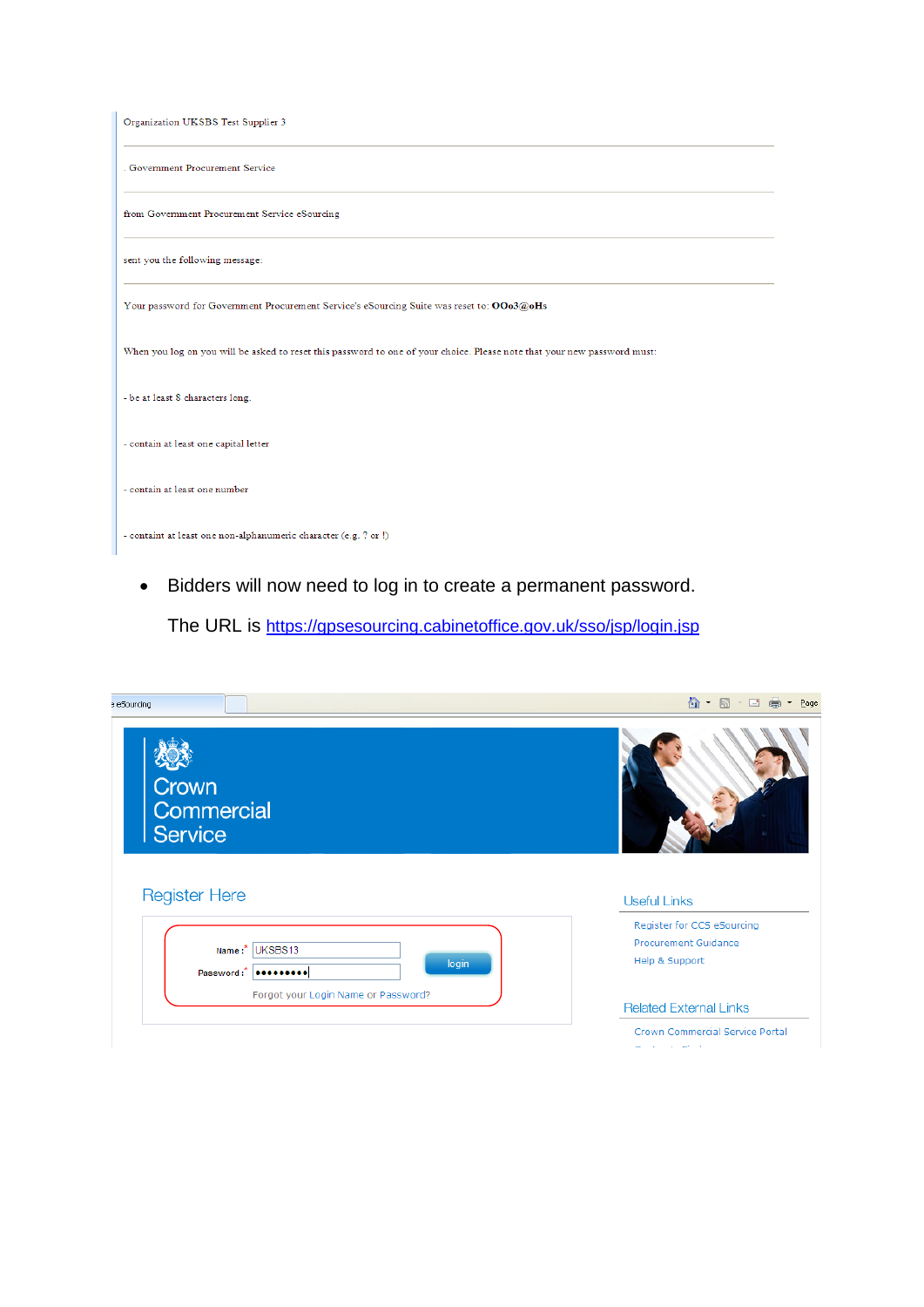### <span id="page-2-0"></span>**RESETTING PASSWORDS**

- Then **reset** your password ensuring it includes at least one capital letter and one character, for example **Bidwinner#1.**
- The next screen you will see will provide details of the System Usage Agreement and Bidders must click on **'I agree'** to gain access to the documents:

|                                                                                                                                                                                                                                                                                                                                                                                                                 | <b>Crown Commercial Service eSourcing Suite</b>                                                                                                                                                                                                                                                                                                                                                                                                                                                                                                                                                                                                                                                                                                                                                                                                                                                                                                                                                                                                                                                                                                                                                                                                                                                                                                                                |
|-----------------------------------------------------------------------------------------------------------------------------------------------------------------------------------------------------------------------------------------------------------------------------------------------------------------------------------------------------------------------------------------------------------------|--------------------------------------------------------------------------------------------------------------------------------------------------------------------------------------------------------------------------------------------------------------------------------------------------------------------------------------------------------------------------------------------------------------------------------------------------------------------------------------------------------------------------------------------------------------------------------------------------------------------------------------------------------------------------------------------------------------------------------------------------------------------------------------------------------------------------------------------------------------------------------------------------------------------------------------------------------------------------------------------------------------------------------------------------------------------------------------------------------------------------------------------------------------------------------------------------------------------------------------------------------------------------------------------------------------------------------------------------------------------------------|
|                                                                                                                                                                                                                                                                                                                                                                                                                 | <b>Supplier System Usage Agreement</b>                                                                                                                                                                                                                                                                                                                                                                                                                                                                                                                                                                                                                                                                                                                                                                                                                                                                                                                                                                                                                                                                                                                                                                                                                                                                                                                                         |
|                                                                                                                                                                                                                                                                                                                                                                                                                 | Version 21                                                                                                                                                                                                                                                                                                                                                                                                                                                                                                                                                                                                                                                                                                                                                                                                                                                                                                                                                                                                                                                                                                                                                                                                                                                                                                                                                                     |
| <b>General Terms</b>                                                                                                                                                                                                                                                                                                                                                                                            |                                                                                                                                                                                                                                                                                                                                                                                                                                                                                                                                                                                                                                                                                                                                                                                                                                                                                                                                                                                                                                                                                                                                                                                                                                                                                                                                                                                |
| 1. Introduction                                                                                                                                                                                                                                                                                                                                                                                                 |                                                                                                                                                                                                                                                                                                                                                                                                                                                                                                                                                                                                                                                                                                                                                                                                                                                                                                                                                                                                                                                                                                                                                                                                                                                                                                                                                                                |
| 11.<br>participate in a procurement exercise.<br>a case by case basis.<br>accessing the System using the user ID and password provided by, or on behalf of the Buyer, the Supplier agrees to be bound by this User Agreement.<br>that there is any conflict between this User Agreement and any such further rules, then the provisions of such further rules shall take precedence over this User Agreement.   | This User Agreement between the Crown Commercial Service (the Buver) and the Supplier governs the access and use of the eSourcing Suite (the System) by the Supplier to respond to an invitation from the Buver to<br>1.2. A procurement exercise may include a Pre-Qualification Questionnaire (PQQ), a Request for Information (RFI), an Invitation to Tender (ITT), an Invitation to Negotiate (ITN), an Invitation to Participate in Dialogue (I<br>Invitation to Submit Final Offer (ITSFO), Invitation to Submit Final Tender (ITSFT), a Best And Final Offer (BAFO), a Request for Proposal (RFP), a Request for Quotation (RFQ); an electronic Auction or an electronic Contra<br>This above list of individual procurement exercise processes is indicative and a non-exhaustive representation of commonly used terminology. Buyer Organisations may have their own, unique terminology to be applied on<br>1.3. The System is provided by IBM and operated by the Buyer. This User Agreement applies to the Supplier's and its Supplier Users' access to and use of the System. The Supplier acknowledges that by a Supplier User<br>1.4. The Supplier shall only use the System to respond to an invitation to participate in a procurement exercise in accordance with this User Agreement and any further rules expressed and presented in the System. In the ev |
| 2. Access                                                                                                                                                                                                                                                                                                                                                                                                       |                                                                                                                                                                                                                                                                                                                                                                                                                                                                                                                                                                                                                                                                                                                                                                                                                                                                                                                                                                                                                                                                                                                                                                                                                                                                                                                                                                                |
| 2.1.<br>The Buyer may immediately deny access to the System by the Supplier and/or one or more Supplier Users by giving notice in writing to the Supplier if any of the following events occur:<br>2.2.<br>2.2.1. The Supplier commits a material breach of any of its obligations under this User Agreement; and<br>Davs.                                                                                      | The Buver grants to the Supplier, free of charge, access to the System by Supplier Users for the purpose of responding to any invitation to participate in a procurement exercise, subject to this User Agreement,<br>2.2.2. The Supplier fails to remedy, or persists in, any breach of any of its obligations under this User Agreement after having been notified in writing to remedy or desist such breach within a period of ten (10) Working                                                                                                                                                                                                                                                                                                                                                                                                                                                                                                                                                                                                                                                                                                                                                                                                                                                                                                                            |
| 2.3.<br>Without prejudice to any of the Buyer's other rights, the Buyer reserves the right to suspend access to the System without notice for technical or legal reasons.                                                                                                                                                                                                                                       |                                                                                                                                                                                                                                                                                                                                                                                                                                                                                                                                                                                                                                                                                                                                                                                                                                                                                                                                                                                                                                                                                                                                                                                                                                                                                                                                                                                |
| 3. Registration                                                                                                                                                                                                                                                                                                                                                                                                 |                                                                                                                                                                                                                                                                                                                                                                                                                                                                                                                                                                                                                                                                                                                                                                                                                                                                                                                                                                                                                                                                                                                                                                                                                                                                                                                                                                                |
| 31.<br>3.2.<br>the Supplier or a Supplier User becomes aware that a user ID and / or password may have been divulged, disclosed or discovered by any third party, they shall immediately notify the Buyer.<br>The Supplier shall designate an individual Supplier User to manage access to the System by other Supplier Users.<br>3.3.<br>password if there has been no access for a period of sixty (60) days. | To be granted access to the System, the Supplier must register each person which the Supplier wishes to be a Supplier User by providing the required registration data and specifying a user ID and password.<br>User ID and password are strictly personal to the Supplier User and non-transferable. The Supplier shall ensure that its Supplier Users do not divulge or disclose their user ID or password to third parties. In the event th<br>3.4. The Supplier must immediately inform the Buyer in the event that a Supplier User leaves its employment or no longer requires access to the System. The Buyer retains the right to deactivate a Supplier User user ID and                                                                                                                                                                                                                                                                                                                                                                                                                                                                                                                                                                                                                                                                                               |
| 4. Supplier's Obligations                                                                                                                                                                                                                                                                                                                                                                                       |                                                                                                                                                                                                                                                                                                                                                                                                                                                                                                                                                                                                                                                                                                                                                                                                                                                                                                                                                                                                                                                                                                                                                                                                                                                                                                                                                                                |
| <b>ESOURCING USE AGREEMENT</b>                                                                                                                                                                                                                                                                                                                                                                                  |                                                                                                                                                                                                                                                                                                                                                                                                                                                                                                                                                                                                                                                                                                                                                                                                                                                                                                                                                                                                                                                                                                                                                                                                                                                                                                                                                                                |
| I Agree                                                                                                                                                                                                                                                                                                                                                                                                         | I do NOT Agree                                                                                                                                                                                                                                                                                                                                                                                                                                                                                                                                                                                                                                                                                                                                                                                                                                                                                                                                                                                                                                                                                                                                                                                                                                                                                                                                                                 |

The next page Bidders will face will have details of the specific procurements you have access to.

In the event that the Procurements expected are not on this page, or you have been invited to the wrong procurement please contact Crown Commercial Service Tel 0345 410 3503.

To respond to an RFx review our training slides.

| My Profile Bids Messages Utilities<br><b>CCS eSourcing</b> |                       |   |                    |                                                                   |                      |                                     |                                        | ●图备目             | 阔                         | ø |
|------------------------------------------------------------|-----------------------|---|--------------------|-------------------------------------------------------------------|----------------------|-------------------------------------|----------------------------------------|------------------|---------------------------|---|
|                                                            |                       |   |                    | Dide<br>View RFx(s)                                               |                      | 戀<br>Crown<br>Commercial<br>Service |                                        |                  |                           |   |
| <b>All Open/Pending/Paused RFx(s)</b>                      |                       |   |                    |                                                                   |                      |                                     |                                        |                  | A Open/Pending/Paused ▽ 8 |   |
| <b>RFx Name</b>                                            | RFx Unique Id Summary |   | RFx Acceptance     | Select                                                            | RF <sup>3</sup> Type | <b>RFx Style</b>                    | <b>Time Remaining</b><br><b>Status</b> | Open Time BST    | Close Time BST            |   |
| UK SBS Supply of new boiler FM120051                       | FM120051              | E | $\bm{\mathcal{G}}$ | View/Respond to RFx $\begin{array}{ c c c }\n\hline\n\end{array}$ |                      | Open                                | 3 hrs 4 min.                           | 20/06/2014 13:57 | 23/06/2014 14:00          |   |
|                                                            |                       |   |                    |                                                                   |                      |                                     |                                        |                  |                           |   |
|                                                            |                       |   |                    |                                                                   |                      |                                     |                                        |                  |                           |   |
|                                                            |                       |   |                    |                                                                   |                      |                                     |                                        |                  |                           |   |
|                                                            |                       |   |                    |                                                                   |                      |                                     |                                        |                  |                           |   |